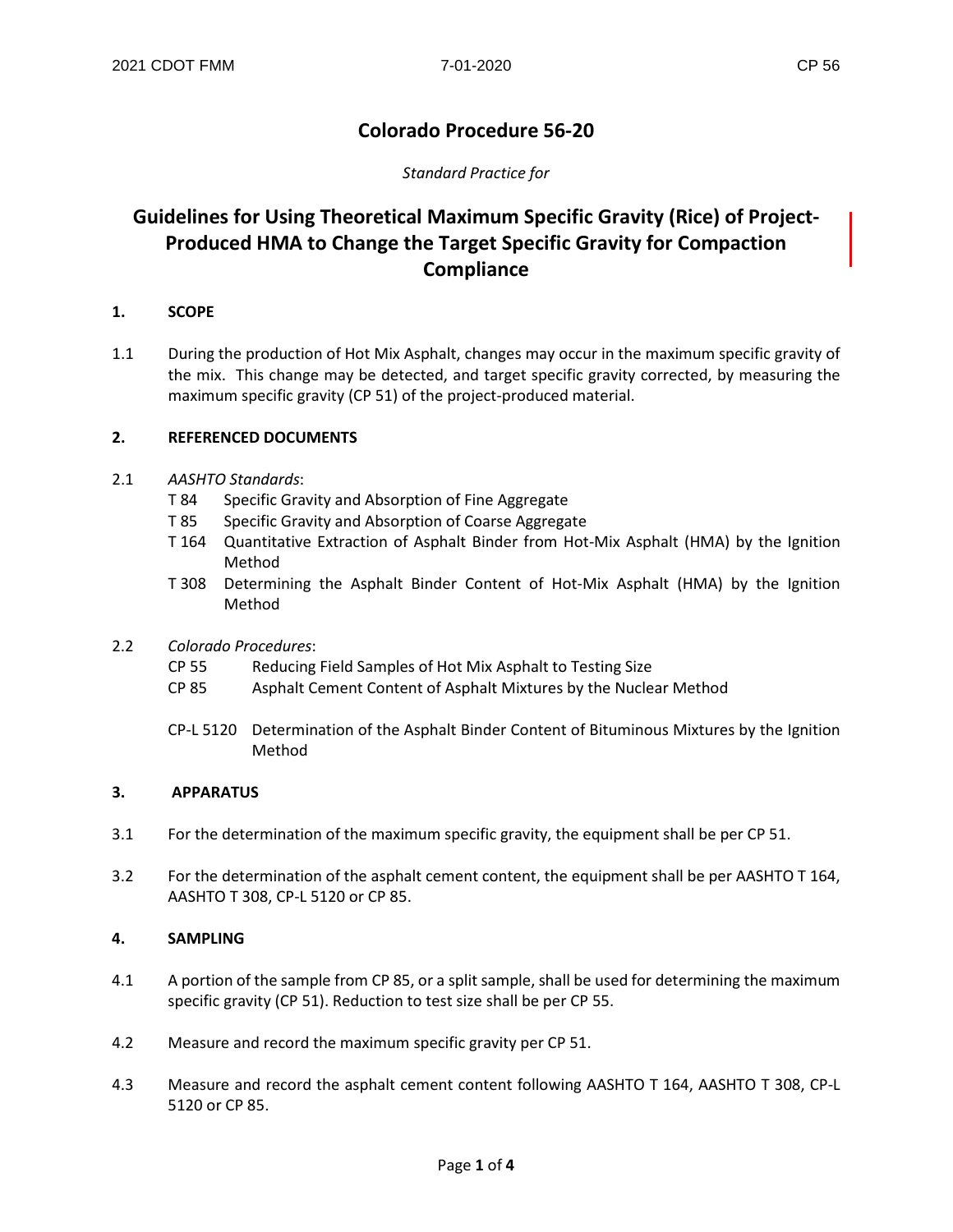#### **5. PROCEDURE**

- 5.1 A test for maximum specific gravity may be run for information during nuclear asphalt content gauge correlation and compared to the maximum specific gravity reported on Form 43. This optional test yields information that compares the maximum specific gravity of materials on the project with materials used in the design.
- 5.2 The tests for maximum specific gravity should be performed as early during production as possible. The best time to start is during the compaction test section.
- 5.2.1 Average the results of three maximum specific gravity tests (6 values) from known asphalt cement contents from the field-produced material.
- 5.2.2 Average the results of three asphalt cement content tests from the field-produced material.

**Note 1:** If all the design criteria are within specification, and the plot of the point determined in Subsections 5.2.1 and 5.2.2 differs by more than 0.010 from the graph sent with the mix design of the asphalt cement content versus maximum specific gravity, then the target maximum specific gravity for compaction shall be changed on the Form #43, as follows.

**Note 2:** If the maximum specific gravity is adjusted, the aggregate specific gravity may have changed. The Contractor or the Engineer may request that the individual aggregates be resampled and retested to determine a new aggregate specific gravity (AASHTO T 84 & T 85). The re-sampled individual aggregates will be split and the Contractor will keep one split for testing while the other split will be immediately given to the Engineer for possible testing. The new aggregate specific gravity will be entered on the new Form 43 and a new VMA target will be calculated. If the new VMA target does not meet the minimum requirements specified in the Revision of 403, work shall be suspended and the Contractor shall complete and submit a new mix design meeting all of the requirements at no additional cost to the Department.

#### **6. CALCULATIONS**

6.1 Determine the effective specific gravity of the aggregate, as follows:

$$
G_{se} = \frac{100 - P_{ba}}{100 - P_{ba}} \cdot \frac{P_{ba}}{1.03}
$$

Where:

 $G_{se}$  = Effective specific gravity of the aggregate,

- $G_{mm}$  = Average maximum specific gravity (from Subsection 5.2.1),
- $P_{ba}$  = Average percent asphalt cement (from Subsection 5.2.2).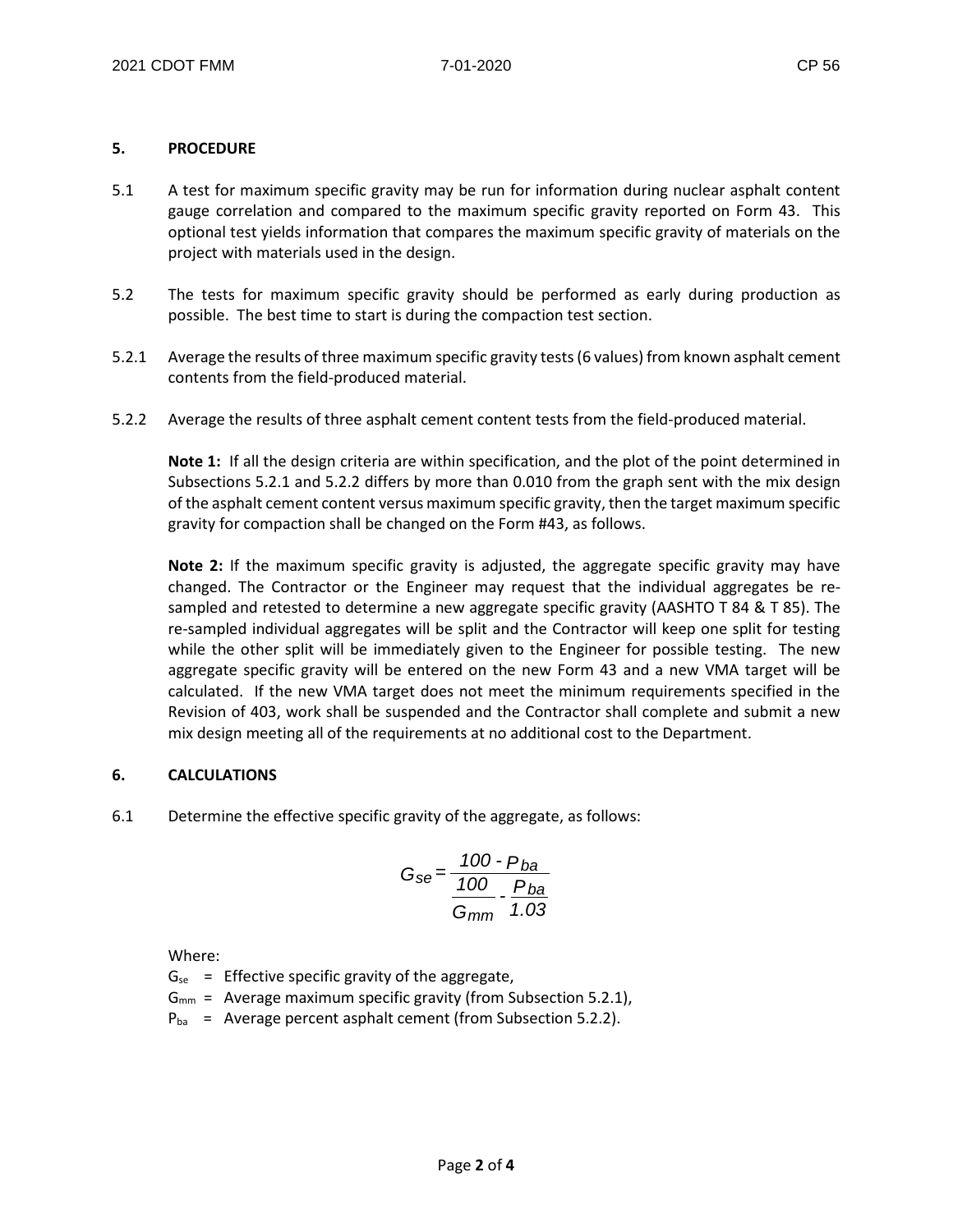6.2 Determine the new target maximum specific gravity at optimum asphalt cement content, as follows:

Note: Optimum asphalt cement content is from Form 43.

$$
G_{\text{max}} = \frac{100}{\frac{P_s}{G_{\text{se}}} + \frac{P_{bo}}{1.03}}
$$

Where:

- $G_{\text{max}}$  New target maximum specific gravity at optimum asphalt cement content,
- $P_s$  = Percent of aggregate at optimum asphalt cement content (100 minus optimum asphalt cement content),
- $P_{bo}$  = Optimum asphalt cement content,
- $G_{se}$  = Effective specific gravity (from Subsection 6.1).
- 6.3 The new target maximum specific gravity shall be reported on Form 43. Form 43 shall be dated when the contractor is notified of the new target. Form 43 shall be signed by all of the involved parties.

**Note 3:** Following the establishment of the new target maximum specific gravity, a new tolerance band of + 0.01 shall be made and all further Rice values should be inside the tolerance band. If two consecutive maximum specific gravity values fall outside the 0.01 tolerance band, the next sample shall be taken immediately and a maximum specific gravity test performed. A new target maximum specific gravity based on three consecutive tests shall be specified on Form 43, provided that all the design criteria are within specification. Aggregate specific gravity will again be determined under Note 2.